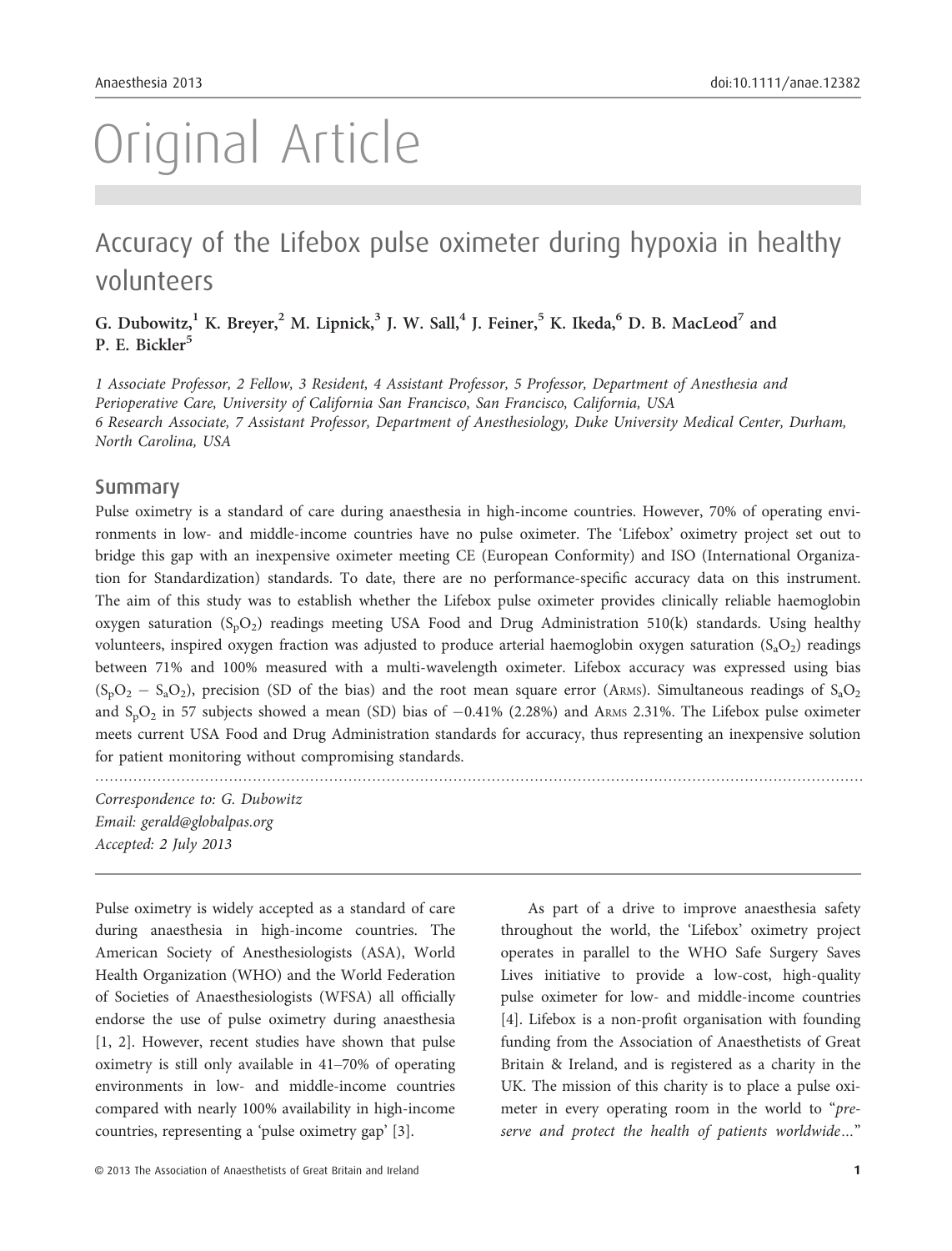[5]. To fulfil its vision, the Lifebox programme set out to develop an oximeter that is durable, easy to use, low-maintenance, inexpensive and accurate. The final production model, the 'Lifebox Oximeter' (Acare Devices Model AH-MX Handheld Pulse Oximeter, Xinzhuang City, Taiwan), has been demonstrated to be effective in clinical use, as well as meeting CE and ISO 9919.2005 calibration standards [6]. However, to date, there have been no specific data on performance testing to the USA Food and Drug Administration (FDA) 510(k) standards.

We therefore set out to compare the performance and accuracy of the Lifebox pulse oximeter against arterial haemoglobin oxygen saturation  $(S_a O_2)$  measured with a multi-wavelength oximeter. Although performance testing is not required for marketing outside the USA, this allows a direct comparison between the Lifebox pulse oximeter and commercially available pulse oximeters being used in high-income countries.

# Methods

The study was performed at two sites, University of California San Francisco (UCSF) and Duke University Medical Center (DUMC), using nearly identical protocols regularly implemented in these laboratories to test other new oximeter units for FDA 501(k) certification in the USA [7]. FDA standards require a root mean square error (ARMS) < 3% over a saturation range of 70–100%. Informed written consent was obtained from all subjects. At UCSF, the Committee on Human Research approved the research and 23 healthy adult volunteer subjects of mixed sex and ethnicity were studied. At Duke University, with DUMC Institutional Review Board approval, 34 healthy volunteers were studied. The methods involved for producing steadystate levels of hypoxaemia were essentially identical between the centres.

Two Lifebox pulse oximeter units were tested on each subject. To assess consistency between different production models, one probe from each unit was placed on each middle finger of the subject to measure haemoglobin oxygen saturation  $(S_pO_2)$ . A cannula was placed in the radial artery. Measurements of  $S_aO_2$  were made using a multi-wavelength optical blood analyser, either the OSM-3 (Radiometer America Inc, Westlake, OH, USA) at UCSF or the Gem Premier Plus 4000

(Instrumentation Laboratories, Bedford, MA, USA) at DUMC.

At the beginning of every experiment, each subject had two arterial blood samples drawn while breathing room air. A hypoxic gas mixture containing nitrogen, oxygen and carbon dioxide was titrated to induce the desired level of steady-state hypoxaemia. This was controlled to produce different  $S_aO_2$  levels between 70% and 100% on the basis of end-tidal gas analysis and a computer-calculated estimate of arterial saturation based on end-tidal gas analysis. We did not have access to the proprietary information regarding exact time averaging of the oximeters, so to allow for the averaging algorithm intrinsic to all pulse oximeters, each  $S_aO_2$  level was maintained for at least 30 s until the pulse oximeter readings stabilised. At this point, two arterial blood samples were obtained approximately 30 s apart. The mean of these readings was calculated for comparison with  $S_pO_2$ .

Pulse oximeter accuracy was determined by calculating the bias  $(S_pO_2 - S_aO_2)$ , precision (SD of the bias) and the ARMS over different ranges of  $S_aO_2$  as established for FDA 510(k) regulation of pulse oximeter performance. The limits of agreement were calculated compensating for repeated measurements on subjects. The effect of  $S_aO_2$  on bias was analysed by linear regression, taking into account repeated measures. As the gas mixture was supplied using a facemask at UCSF and a mouthpiece at DUMC, and the oximeter instruments used for  $S_aO_2$  measurements were different between the two centres, data were initially analysed separately to ensure homogeneity.

Data were analysed using JMP 10.0 (SAS Institute, Cary, NC, USA) and Excel 2011 (Microsoft Corporation, Redmond, WA, USA). For all statistical tests, a value of  $p < 0.05$  was considered significant [8–10]. The effect of multiple comparisons was accounted for using the Tukey–Kramer procedure.

#### Results

At UCSF, 758 total comparisons were made between paired arterial blood sample and pulse oximeter readings from two Lifebox oximeters in 23 healthy volunteers. Data collected covered  $S_aO_2$  readings from 60% to 100%. At DUMC, 744 comparisons were made in 34 healthy volunteers. The characteristics of the sub-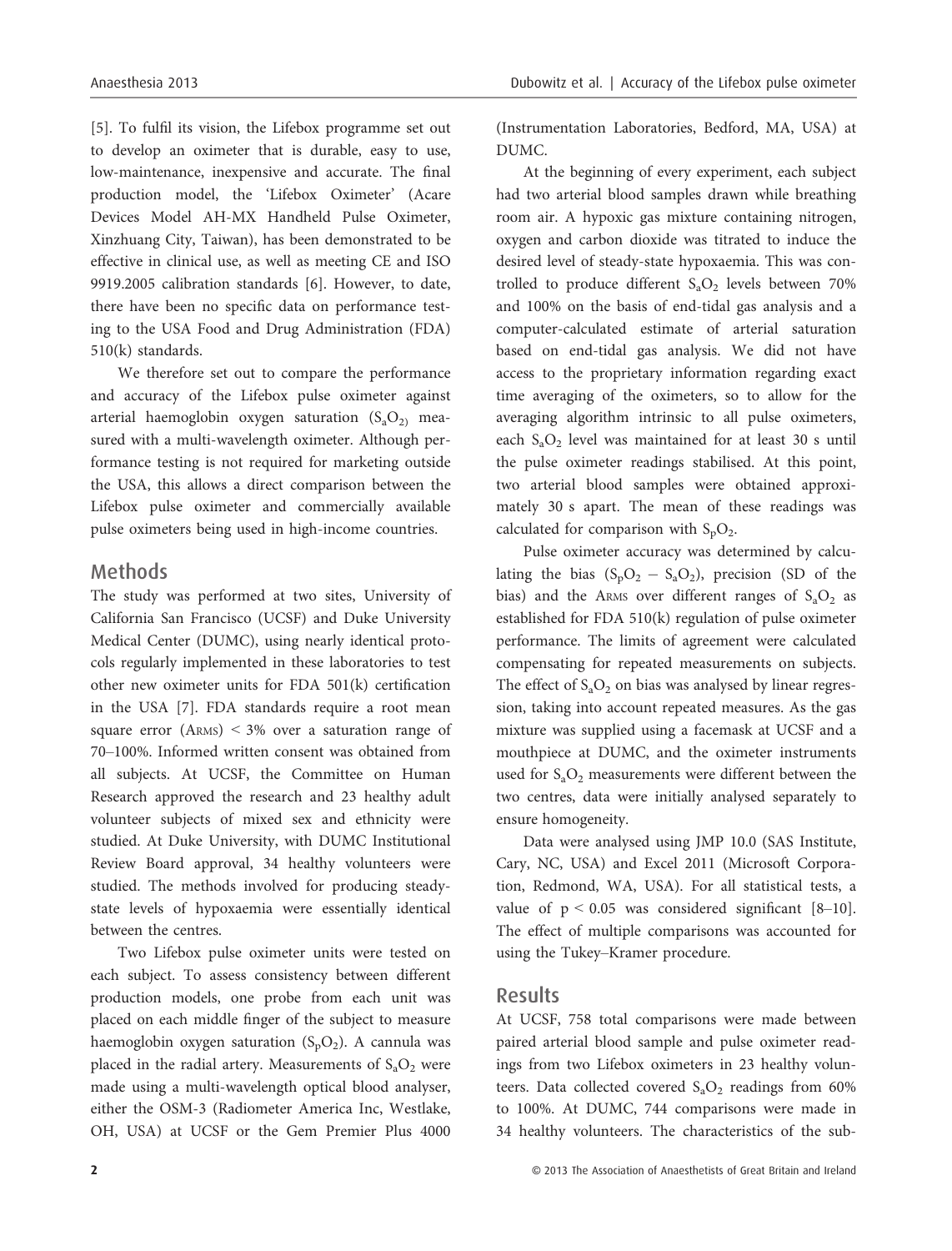jects are shown in Table 1. Study subjects at UCSF were slightly older. Distributions of ethnicity were also slightly different, with no African American or Hispanic subjects in the DUMC group.

Table 1 Characteristics of the subjects at the two study centres. Values are mean (SD) or number (proportion).

|                  | <b>UCSF</b><br>$(n = 23)$ | <b>DUMC</b><br>$(n = 34)$ |
|------------------|---------------------------|---------------------------|
| Age; years       | 26.0(3.2)                 | 23.1(5.0)                 |
| Male             | 15 (65%)                  | 18 (53%)                  |
| Ethnicity        |                           |                           |
| African American | 3(13%)                    | 0                         |
| Asian            | 4 (18%)                   | 7(21%)                    |
| Caucasian        | 12 (57%)                  | 27 (79%)                  |
| Hispanic         | $2(10\%)$                 | 0                         |
| Other/declined   | $2(10\%)$                 |                           |

UCSF, University of California San Francisco; DUMC, Duke University Medical Center.

There was no difference between the readings for the two oximeters used at UCSF, so the data were pooled. At UCSF, the mean (SD) bias was  $-0.36$ (2.33) and the ARMS was 2.36% for  $S_3O_2$  71–100% (Table 2). Bias was slightly more positive at lower  $S_aO_2$ , but this effect was small (0.04% for every 1% difference in  $S_aO_2$ ,  $p < 0.0001$ ). For DUMC data, bias was  $-0.45$  (2.23%), and the ARMS 2.27%. The S<sub>a</sub>O<sub>2</sub> did not affect the bias ( $p = 0.68$ ); however, a higher proportion of readings for the Duke subjects were at  $S_aO_2$  $>$  90%. After accounting for S<sub>a</sub>O<sub>2</sub>, the bias did not differ by institution ( $p = 0.79$ ). The pooled data over the 71–100% saturation range, representing 1467 paired observations of pulse oximeter reading and  $S_aO_2$  values, indicated a mean bias of  $-0.41\%$ , a precision of 2.28% and ARMS error of 2.31% (Table 2). Thirty-five observations were made in the  $S_aO_2$  range 60–70%. These levels were not required by the FDA standards,

Table 2 Accuracy of the Lifebox pulse oximeter over different arterial saturation ranges.

|                        | All          |         |         |         |         |         |  |
|------------------------|--------------|---------|---------|---------|---------|---------|--|
| $S_aO_2$ range         | 60-70%       | 71-80%  | 81-90%  | 91-100% | 71-100% | 60-100% |  |
| UCSF Lifebox #1        |              |         |         |         |         |         |  |
| n, paired observations | 13           | 96      | 109     | 158     | 363     | 376     |  |
| Mean bias (%)          | 1.13         | $0.41*$ | $-0.70$ | $-0.85$ | $-0.47$ | $-0.41$ |  |
| Precision (%)          | 2.49         | 2.16    | 2.24    | 1.44    | 1.97    | 2.01    |  |
| ARMS (%)               | 2.65         | 2.19    | 2.34    | 1.66    | 2.03    | 2.05    |  |
| UCSF Lifebox #2        |              |         |         |         |         |         |  |
| n, paired observations | 22           | 109     | 100     | 151     | 360     | 382     |  |
| Mean bias (%)          | 0.40         | $0.83*$ | $-0.52$ | $-0.84$ | $-0.24$ | $-0.21$ |  |
| Precision (%)          | 3.21         | 2.77    | 3.25    | 1.71    | 2.64    | 2.67    |  |
| ARMS (%)               | 3.16         | 2.88    | 3.27    | 1.90    | 2.65    | 2.68    |  |
| UCSF Lifebox, pooled   |              |         |         |         |         |         |  |
| n, paired observations | 35           | 205     | 209     | 309     | 723     | 758     |  |
| Mean bias (%)          | 0.67         | $0.63*$ | $-0.61$ | $-0.84$ | $-0.36$ | $-0.31$ |  |
| Precision (%)          | 2.95         | 2.51    | 2.76    | 1.57    | 2.33    | 2.37    |  |
| ARMS (%)               | 2.98         | 2.58    | 2.82    | 1.78    | 2.36    | 2.39    |  |
| Duke lifebox           |              |         |         |         |         |         |  |
| n, paired observations | $\mathbf{0}$ | 191     | 176     | 377     | 744     | 744     |  |
| Mean bias $(\%)$       | N/A          | $-0.32$ | $-0.68$ | $-0.42$ | $-0.45$ | $-0.45$ |  |
| Precision (%)          | N/A          | 3.12    | 2.53    | 1.37    | 2.23    | 2.23    |  |
| ARMS (%)               | N/A          | 3.13    | 2.61    | 1.43    | 2.27    | 2.27    |  |
| Pooled devices         |              |         |         |         |         |         |  |
| n, paired observations | 35           | 396     | 385     | 686     | 1467    | 1502    |  |
| Mean bias (%)          | 0.67         | $0.18*$ | $-0.64$ | $-0.61$ | $-0.41$ | $-0.38$ |  |
| Precision (%)          | 2.95         | 2.86    | 2.66    | 1.48    | 2.28    | 2.30    |  |
| ARMS (%)               | 2.98         | 2.86    | 2.73    | 1.60    | 2.31    | 2.33    |  |

 $S_aO_2$ , oxygen saturation measured by arterial blood sample;  $S_pO_2$ , arterial oxygen saturation measured by pulse oximetry; mean bias, average of the bias ( $S_pO_2 - S_aO_2$ ) within the specified  $S_aO_2$  range; precision, SD of the bias.

 $*_p$  < 0.0001 compared with 81–90% and 91–100% ranges.